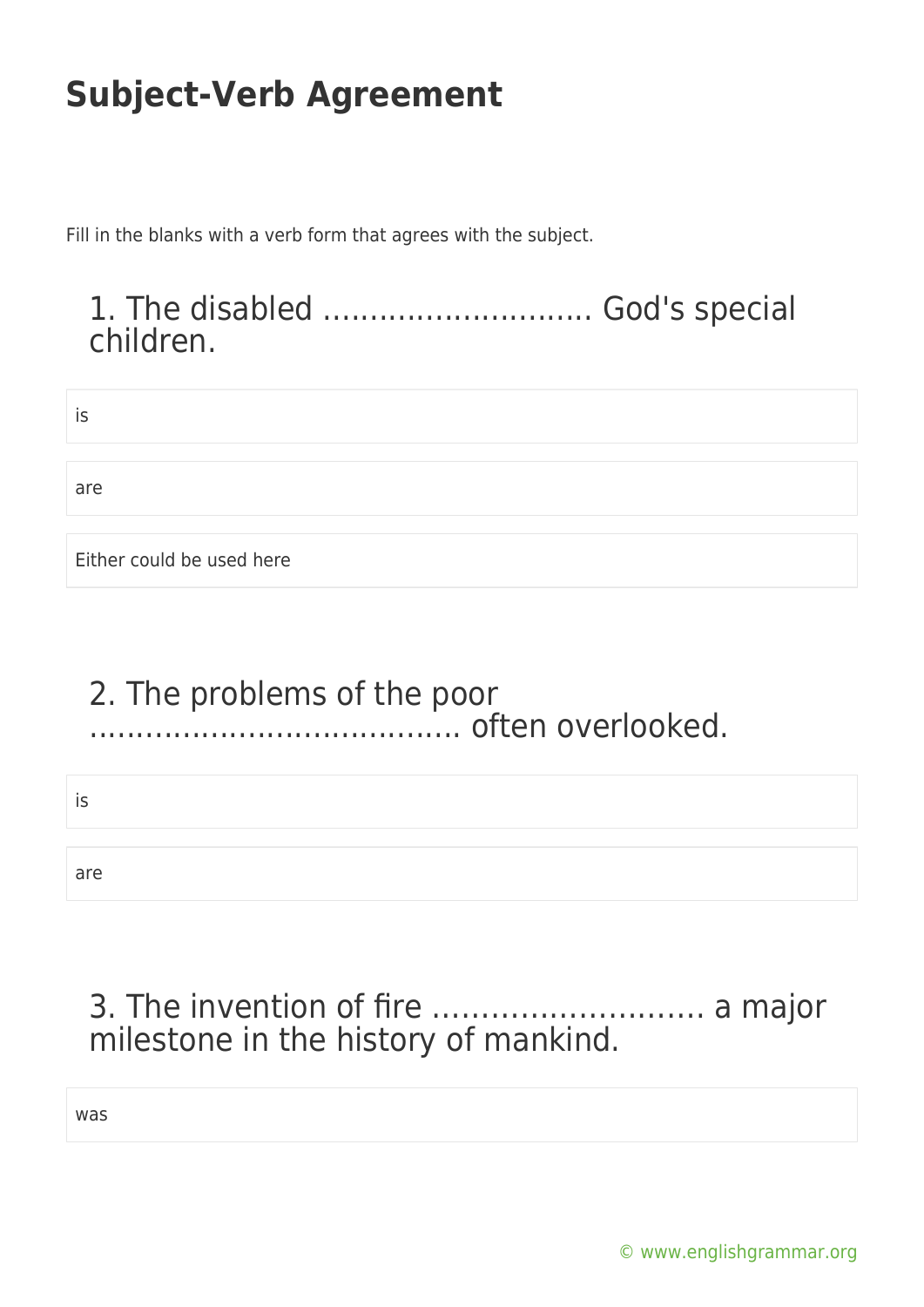were

### 4. His understanding of the situation ................................... remarkable.

is

are

### 5. Birds of a feather ................................... together.

flock

flocks

#### 6. The house with its furnishings ………………………..auctioned.

was

[© www.englishgrammar.org](https://www.englishgrammar.org/)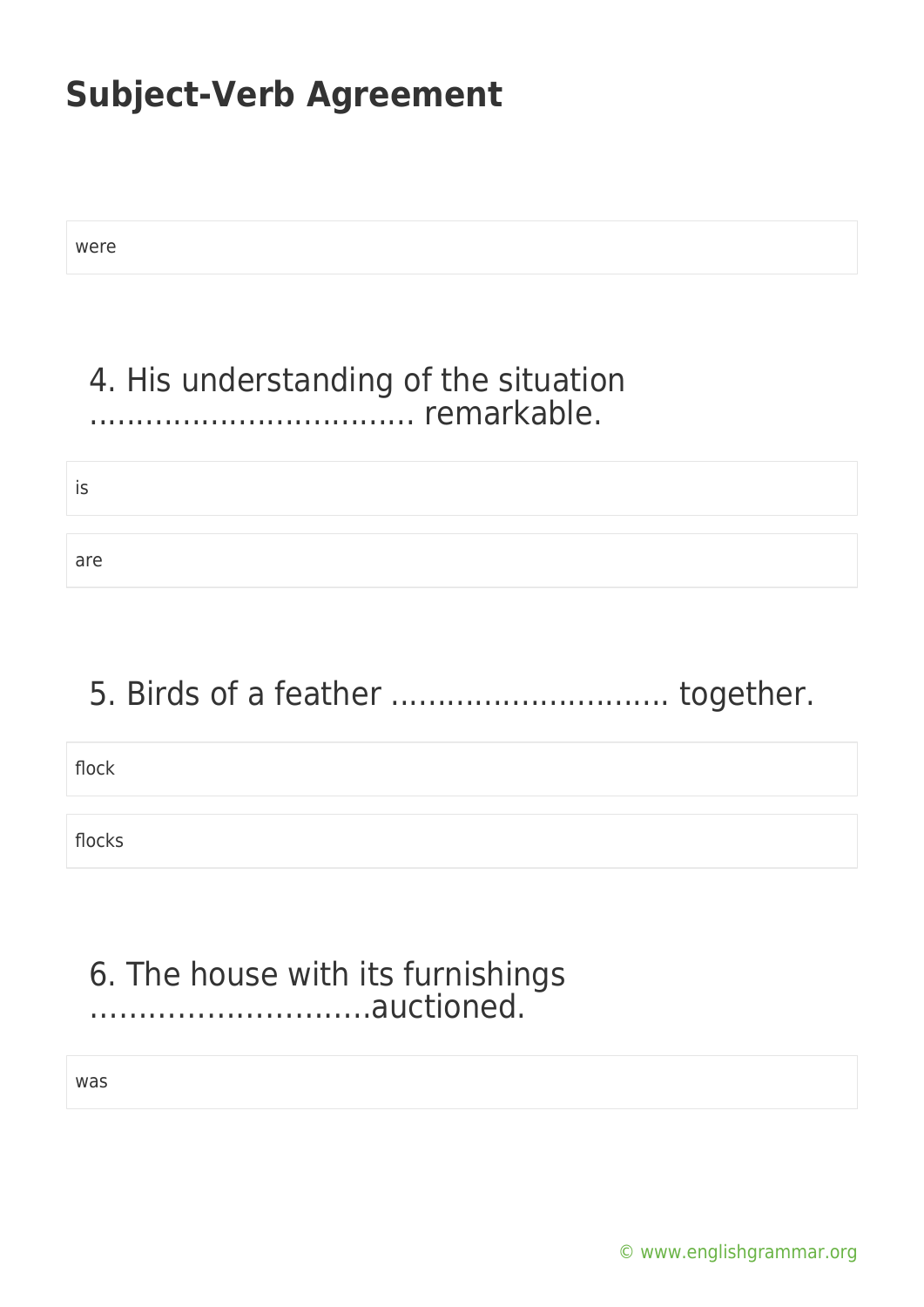were

### 7. The boy along with his parents ……………………….. in the principal's room.

was

were

# 8. He and I ……………………… friends.

| IS  |  |
|-----|--|
|     |  |
| are |  |
|     |  |
| am  |  |

### 9. Neither he nor she ………………………… there.

was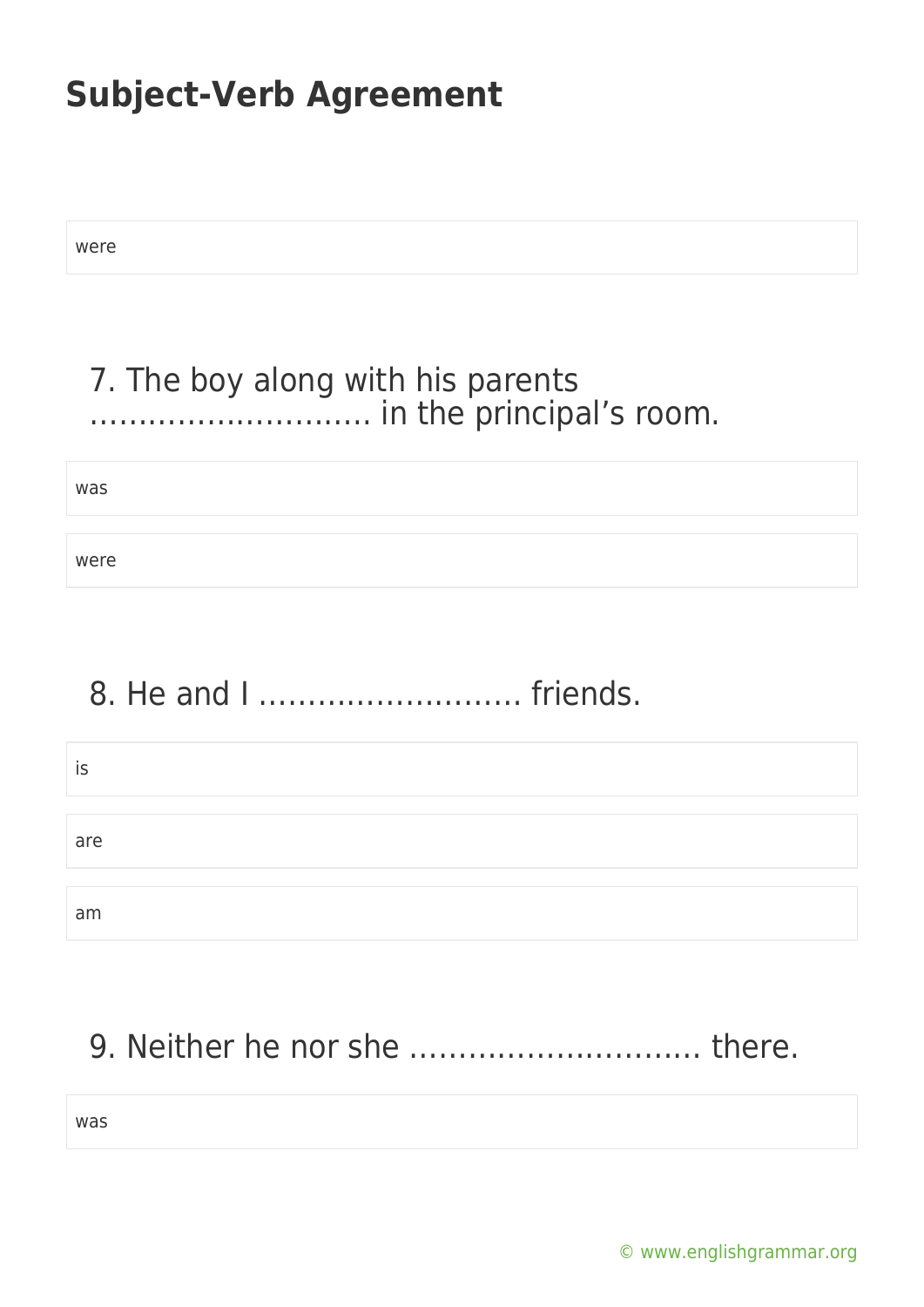| were                   |
|------------------------|
|                        |
| capable of doing this. |
| is                     |

are

#### 11. Either James or Peter …………………………. to do the shopping.

has

have

#### 12. My friend and advisor …………………….. no more.

is